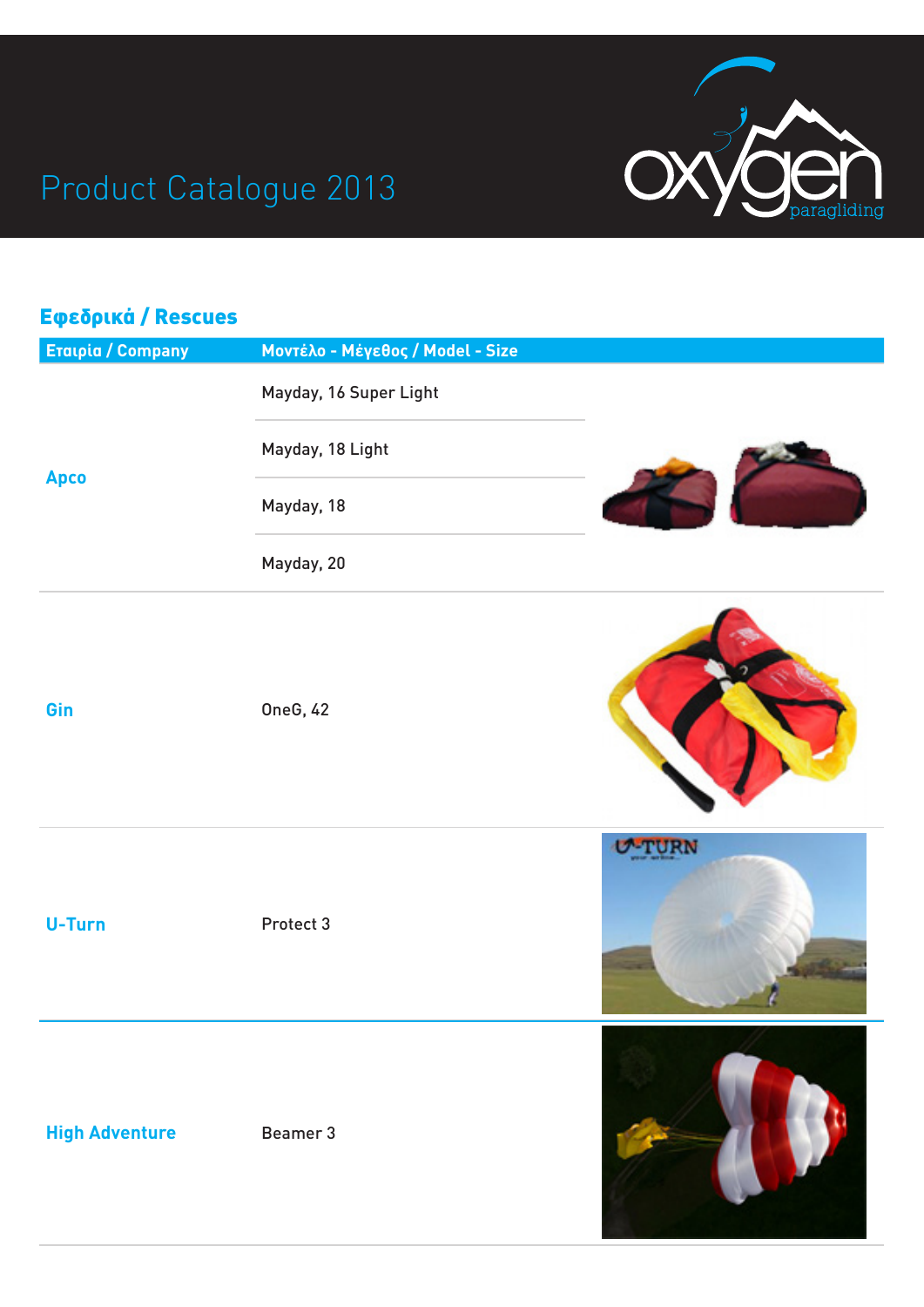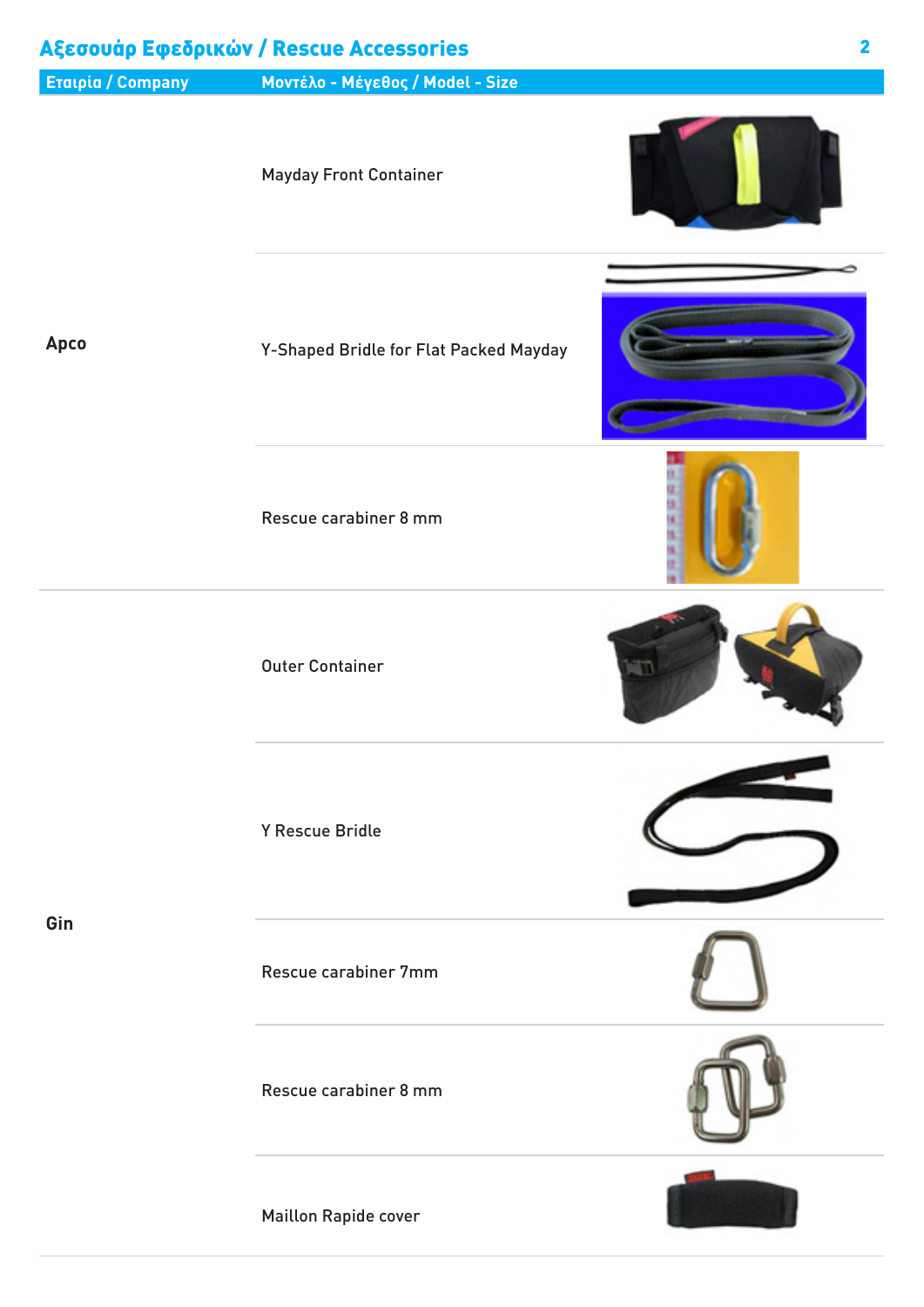| Αξεσουάρ Εφεδρικών / Rescue Accessories |                                  |  |
|-----------------------------------------|----------------------------------|--|
| <b>ETalpia / Company</b>                | Μοντέλο - Μέγεθος / Model - Size |  |
| U-Turn                                  | 4 Flap Inner Container           |  |
| <b>High Adventure</b>                   | 0 Rings                          |  |

### Αξεσουάρ / Accessories

| <b>ETalpia / Company</b> | Μοντέλο - Μέγεθος / Model - Size                         |                      |
|--------------------------|----------------------------------------------------------|----------------------|
| <b>Apco</b>              | <b>Clamp for Speed System</b>                            | 12<br>13             |
|                          | Kamet cam buckle for 25mm webbing<br>-light duty 250 Kg. | 12<br>13<br>14<br>15 |
| <b>Ozone</b>             | Anti-G                                                   | <b>EZIANTI-G</b>     |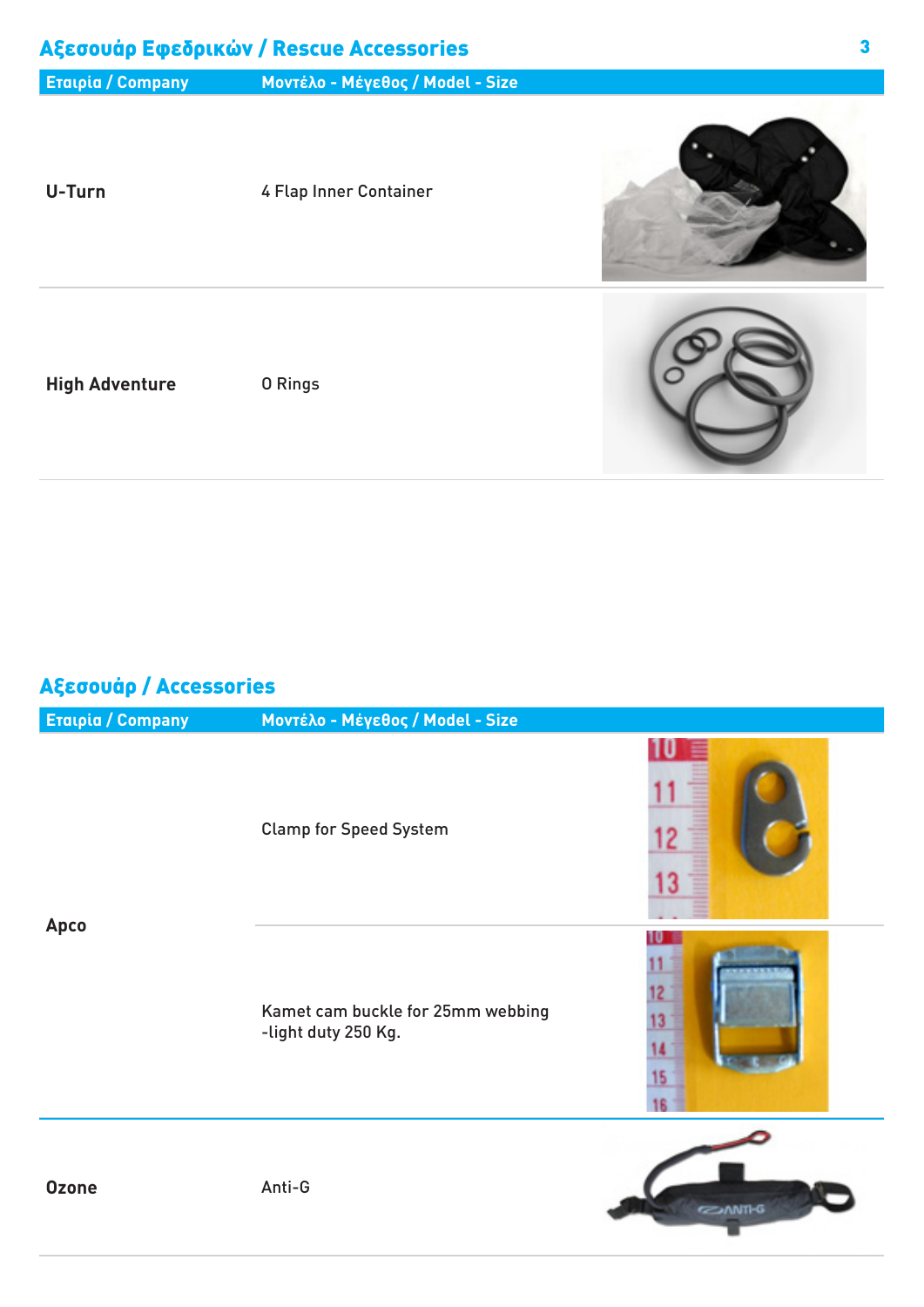### Εξοπλισμός Πτήσης / Flight Instruments

![](_page_3_Figure_1.jpeg)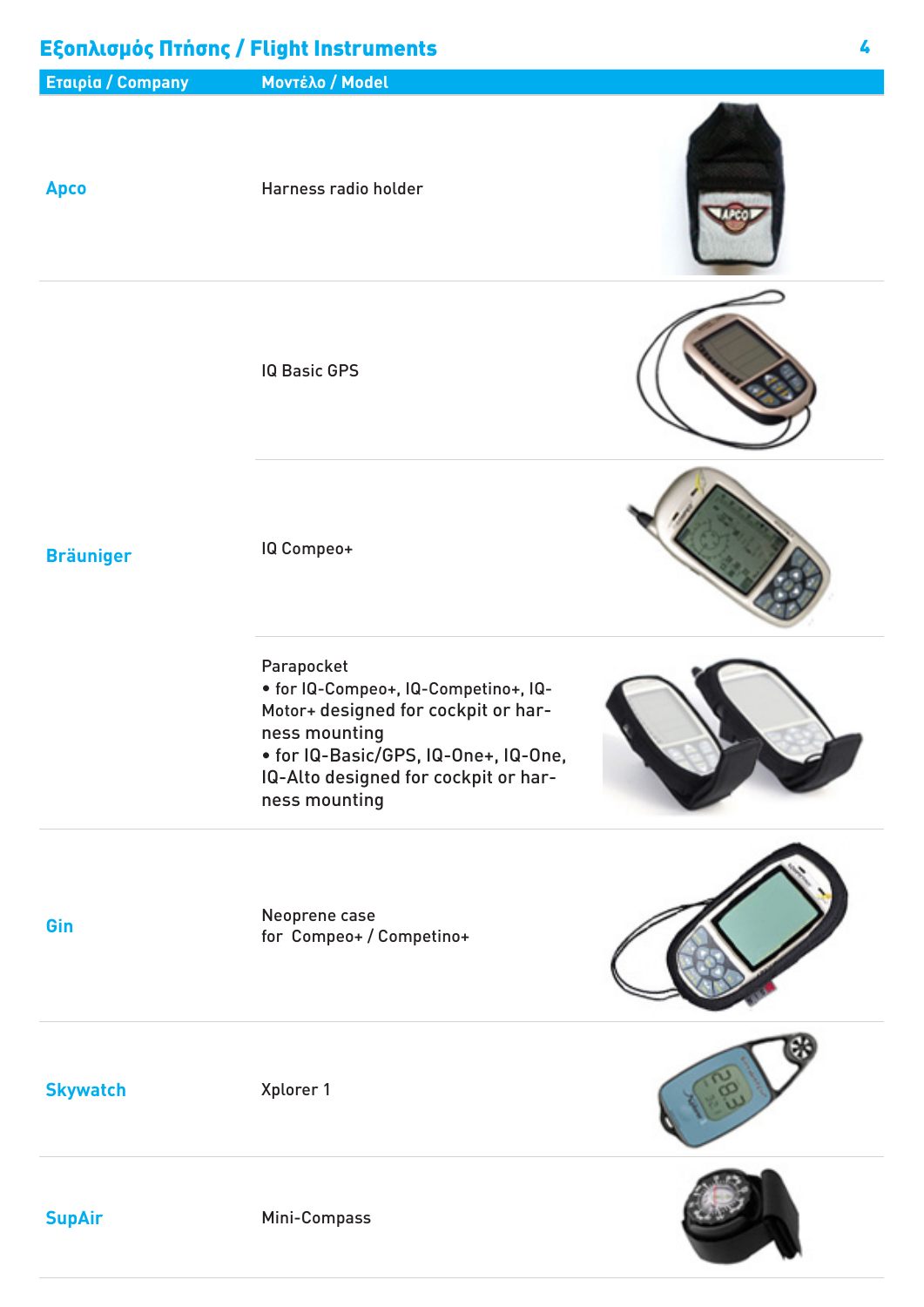| Zώνες / Harnesses        |                                  | 5 |
|--------------------------|----------------------------------|---|
| <b>Eraipia / Company</b> | Μοντέλο - Μέγεθος / Model - Size |   |
| <b>Kortel Design</b>     | Karma II / M                     |   |
|                          | Kanibal Race / L                 |   |
| <b>Niviuk</b>            | Hamak 2 / M                      |   |
| <b>Nova</b>              | $N-10/M/L$                       |   |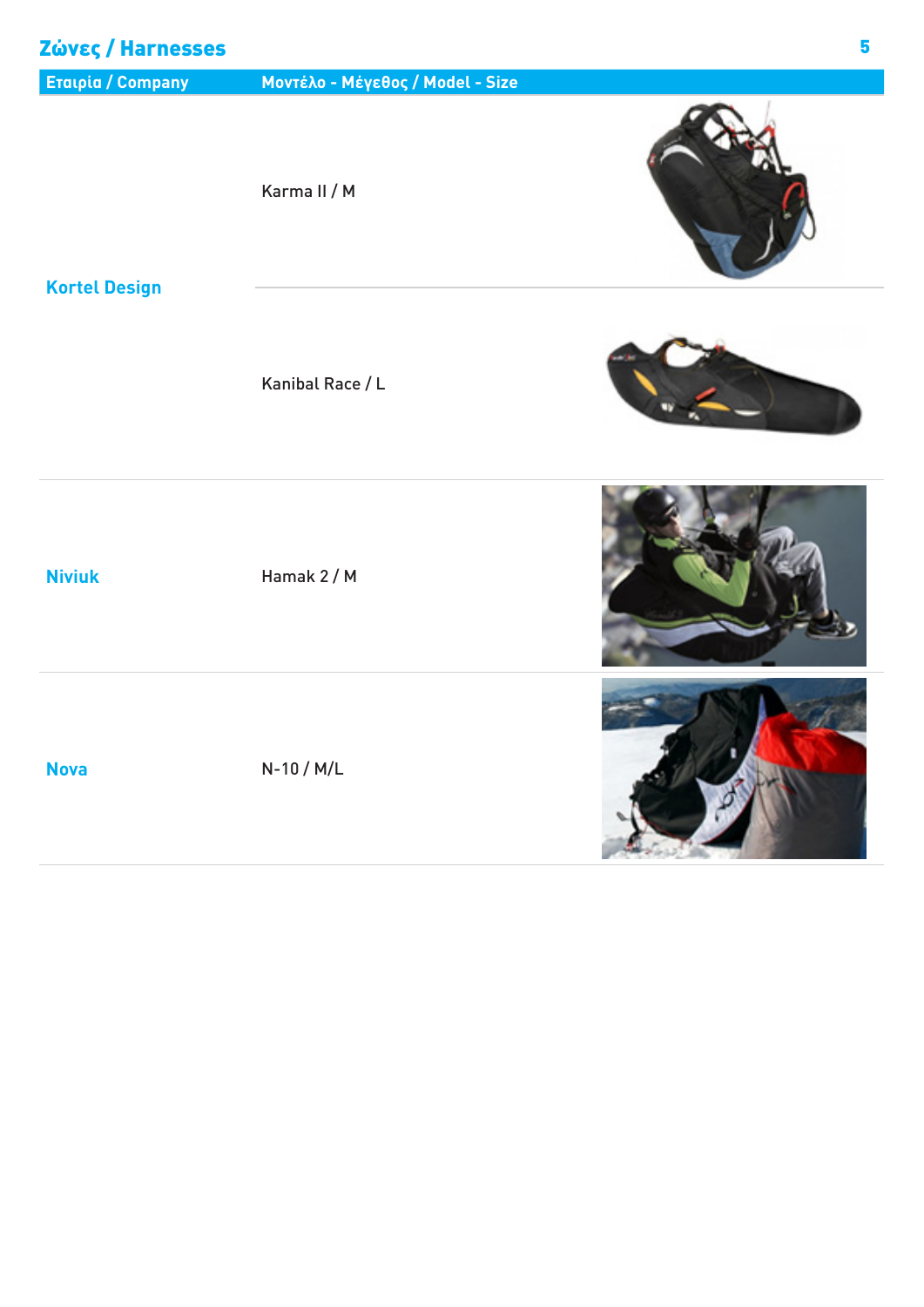### Ρούχα / Clothing

### Belt sack

Winter alpine gloves

Classic softshell jacket

**Gin**

Windy Flying suit

Flygin hoodie

Balaclava

![](_page_5_Picture_9.jpeg)

![](_page_5_Picture_10.jpeg)

![](_page_5_Picture_11.jpeg)

![](_page_5_Picture_12.jpeg)

![](_page_5_Picture_13.jpeg)

![](_page_5_Picture_14.jpeg)

![](_page_5_Picture_15.jpeg)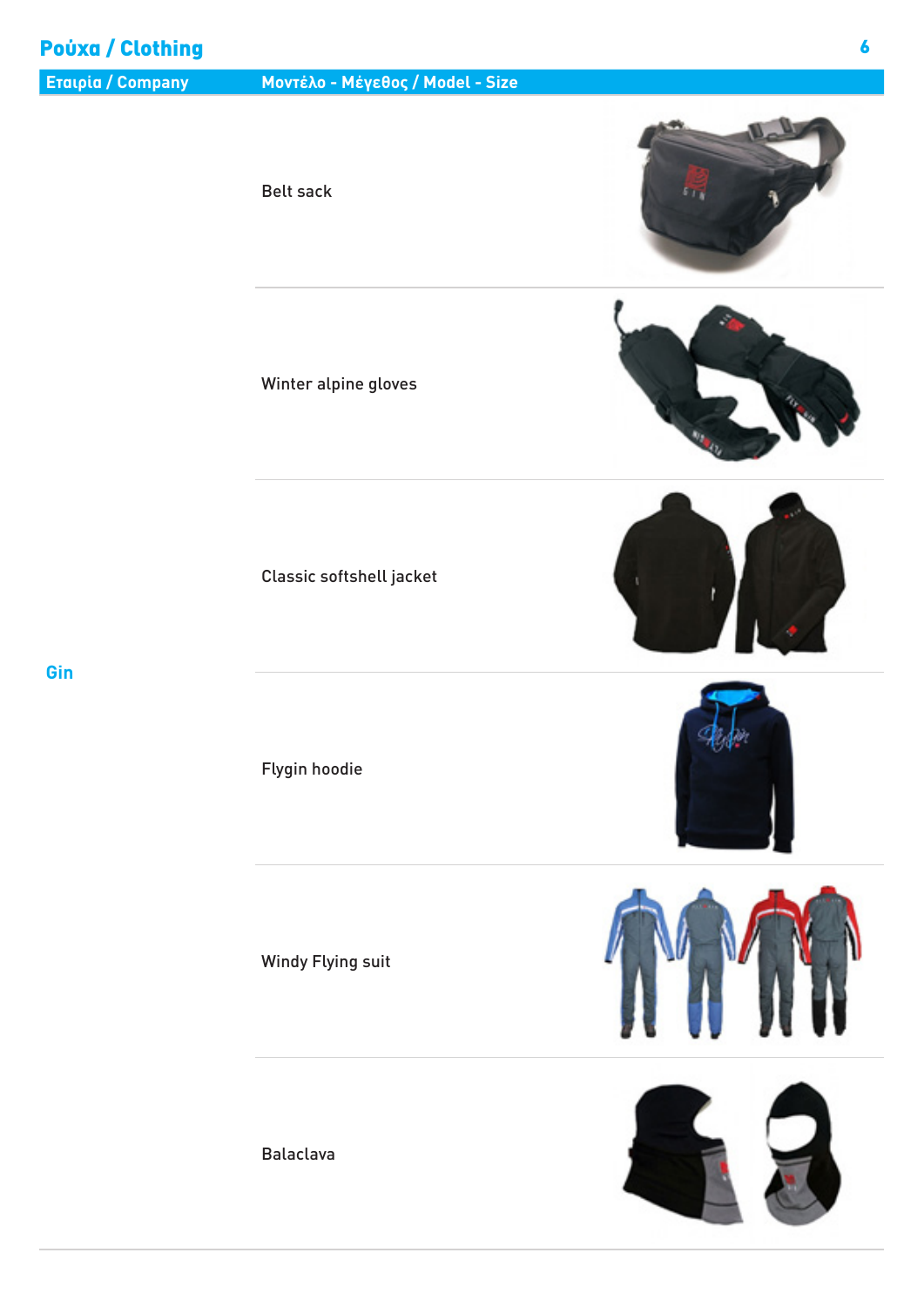# Ρούχα / Clothing7 **Εταιρία / Company Μοντέλο - Μέγεθος / Model - Size**  $\mathcal{L}$ **Gin** Women's softshell light jacket 400g Speedarm **Niviuk TK UMITK** T-shirt Hip bag Wool-hat **Nova** Cap T-shirt

Y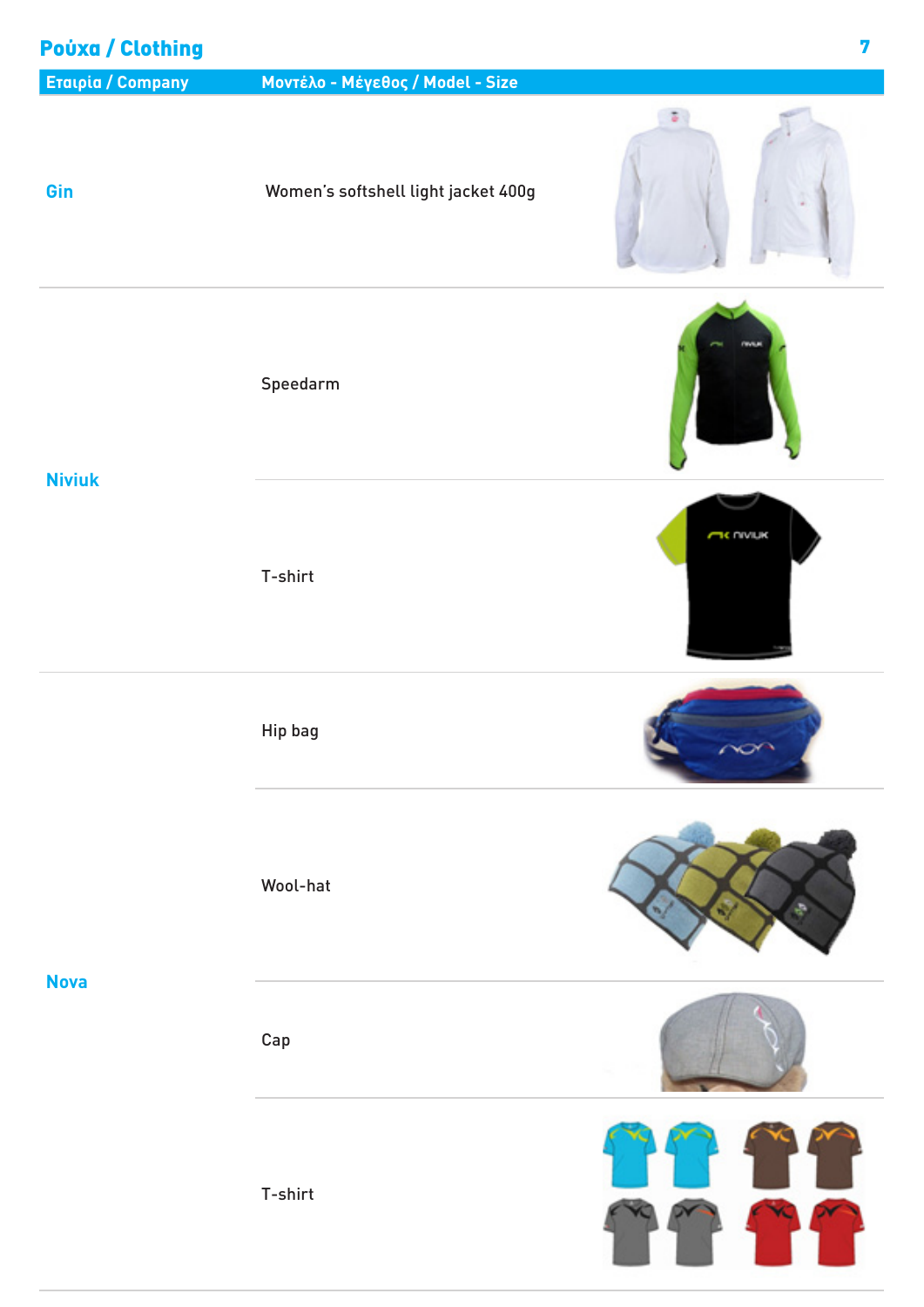### Ρούχα / Clothing

### Ortovox Swisswool Light Jacket

**Nova**

Hoody "Wolfi"

Plusmax Softshell Jacket 'Protect'

**U-Turn** Airstyle paraglove 3s

**Kortel Design** T Shirt "Bubbles"

![](_page_7_Picture_12.jpeg)

![](_page_7_Picture_13.jpeg)

![](_page_7_Picture_14.jpeg)

![](_page_7_Picture_15.jpeg)

![](_page_7_Picture_16.jpeg)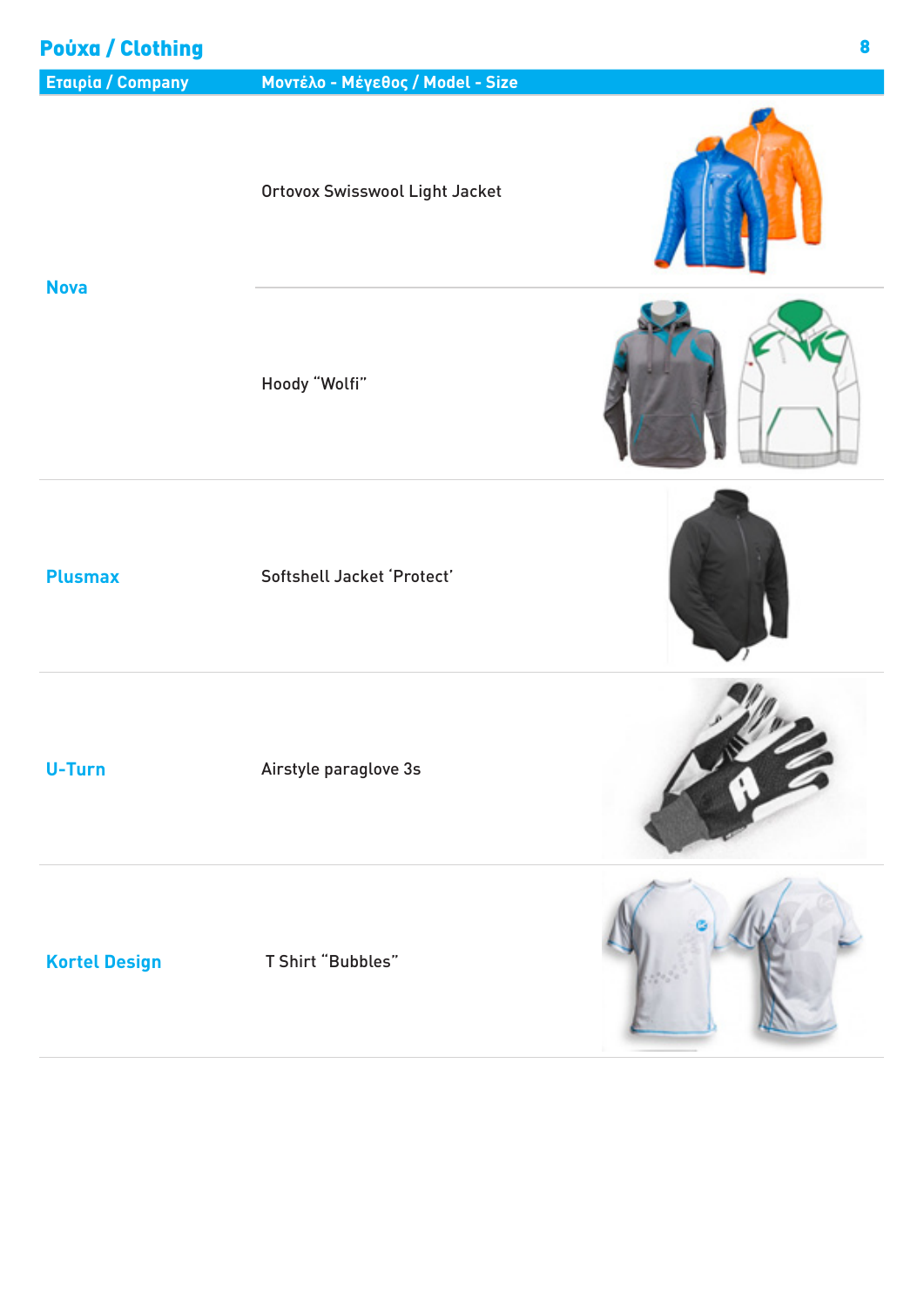### Κράνη / Helmets

| <b>Apco</b>              | <b>Cloud Chaser</b>                                                                                   |               |
|--------------------------|-------------------------------------------------------------------------------------------------------|---------------|
| <b>Nova</b>              | ABS Helmet tested according to CE EN<br>966 for aviation sports and EN 1077 for<br>ski and snowboard. |               |
| <b>Plusmax</b>           | PlusAir I                                                                                             |               |
| <b>U-Turn</b>            | Helmet (made in Germany)                                                                              |               |
| Σάκοι / Carry Bags       |                                                                                                       |               |
| <b>Eralpia / Company</b> | Μοντέλο / Model                                                                                       |               |
| <b>Niviuk</b>            | <b>Nkare Bag</b>                                                                                      |               |
| U-Turn                   | <b>Carry Bag</b>                                                                                      | <b>U-TURN</b> |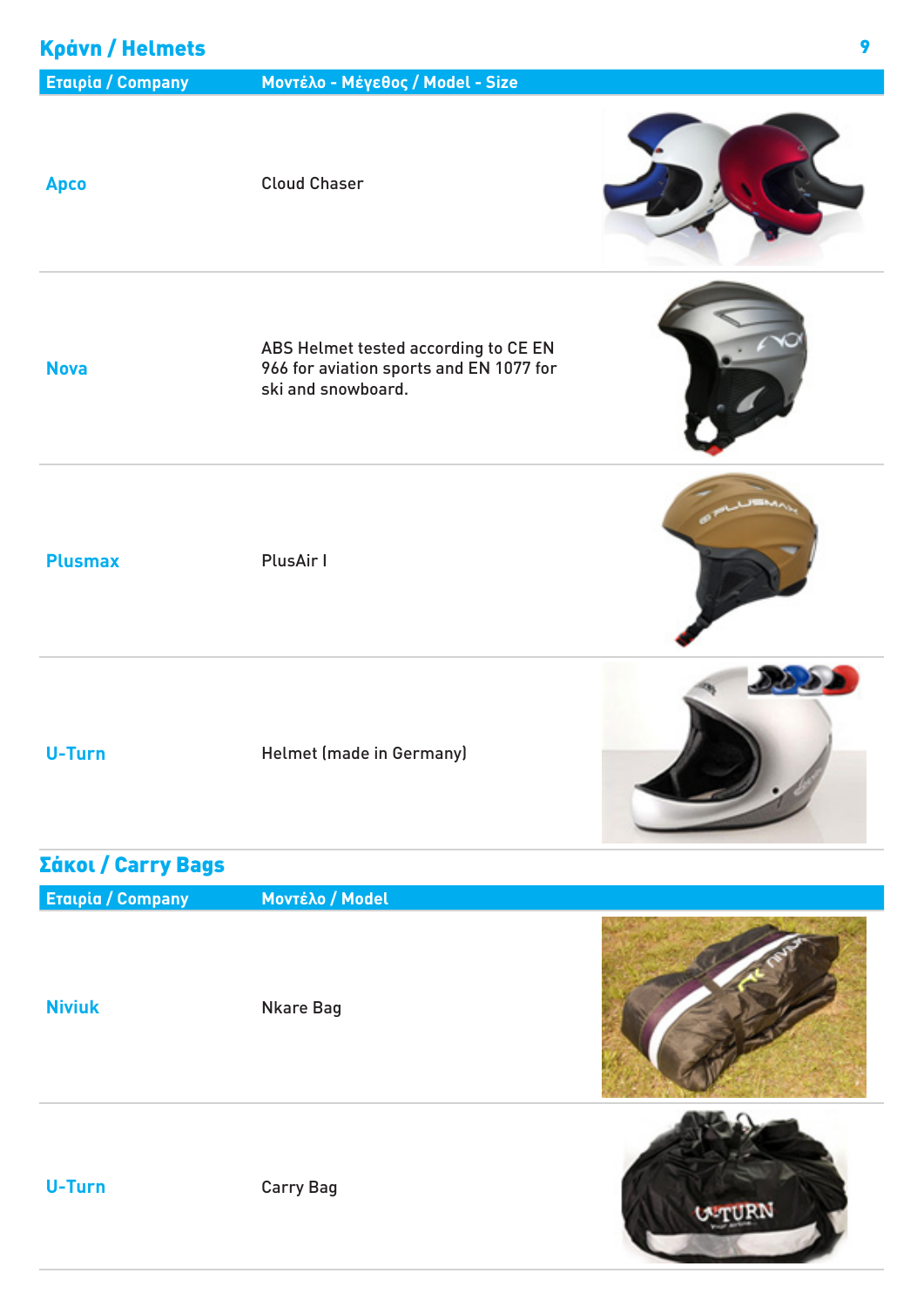**Gin** Flight deck 5L

![](_page_9_Picture_6.jpeg)

### Acro Handles

| <b>Eralpia / Company</b> | Μοντέλο / Model     |
|--------------------------|---------------------|
| <b>RR Wings</b>          | <b>Acro handles</b> |

### Βιβλία / Books

 **Συγγραφέας/ Author Τίτλος / Title** PARAGLIDING **Chad Bastian &** Paragliding: A Pilots Training Manual Book **Glen Chantler**

### Ανεμούρια / Wind Socks

| <b>ETalpia / Company</b> | <b>Movτέλο / Model</b> |
|--------------------------|------------------------|
|                          |                        |
| <b>Nova</b>              | Mini wind sock         |
|                          |                        |
|                          |                        |
|                          |                        |

**Niviuk** Mini wind sock

![](_page_9_Picture_15.jpeg)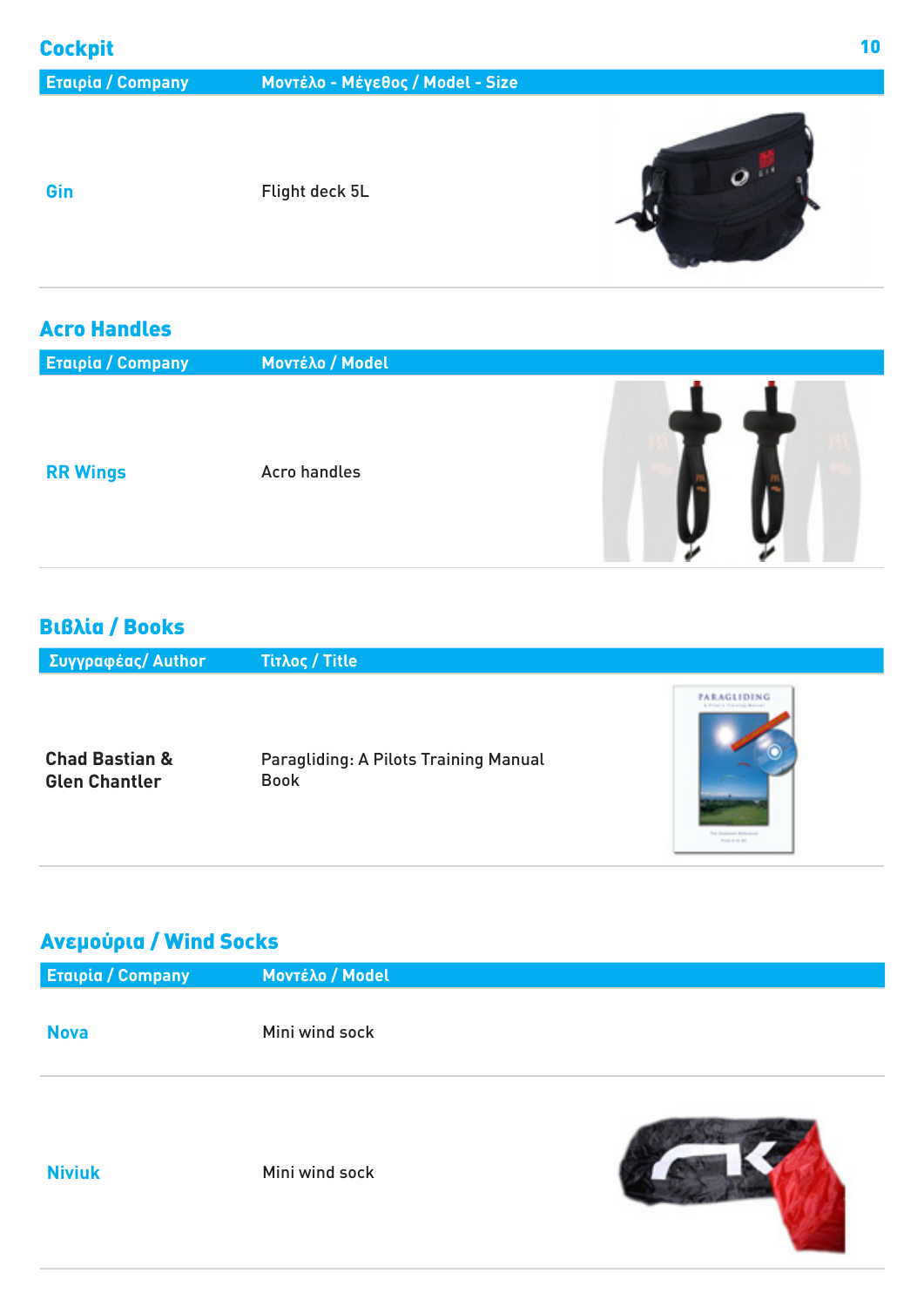### Καραμπίνερ/ Carabiner

### **Εταιρία / Company Μοντέλο - Μέγεθος / Model - Size**

**Charly** 30KN Snaplock Carabiner

40mm Aluminium Twistlock Carabiner

**Gin**

![](_page_10_Picture_7.jpeg)

30mm Aluminium Twistlock Carabiner

![](_page_10_Picture_10.jpeg)

**Kortel Design** 40mm Aluminium Twistlock Carabiner

**Niviuk** 40mm Alloy Twist-Lock Carabiner

![](_page_10_Picture_15.jpeg)

![](_page_10_Picture_16.jpeg)